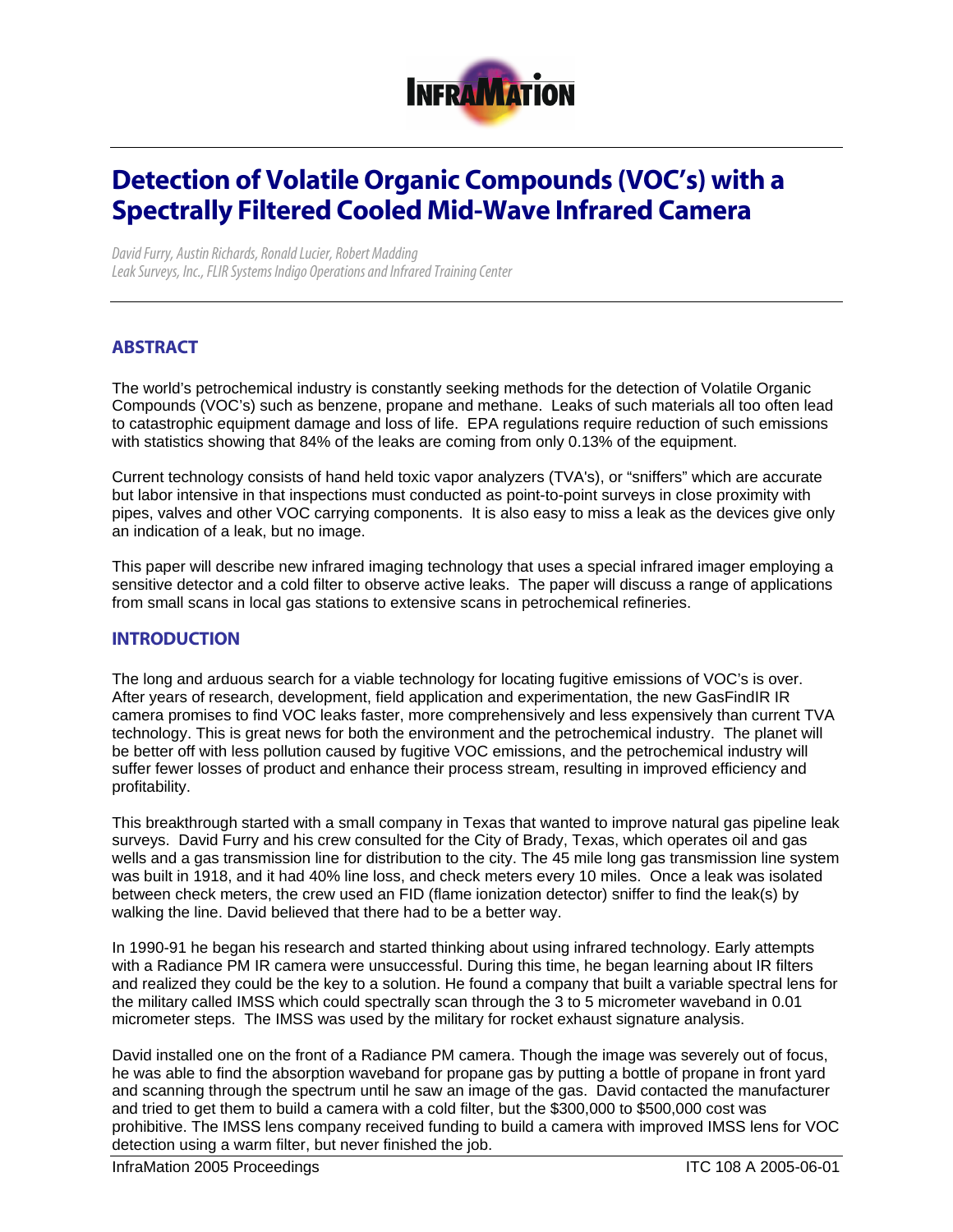

Meanwhile, David continued to work with Amber Engineering on IR camera development which continued intermittently for several years until about 2002. By then, Amber had become Indigo Systems, the company that built the popular Merlin camera with a warm filter operating at a center wavelength of 3.38 micrometers, where propane has a strong absorption line. It had limited success as it didn't work well on cloudy days when the thermal contrast was low.

David learned about cold filtering, and with the technical acumen of Austin Richards and the Indigo team, a liquid-nitrogen filled Merlin Lab camera with a removable cold filter was built in February of 2003. They tested it in the Indigo parking lot with a bottle of propane. David rented a camera with a cold filter, and with successful test marketing, he ordered the first Merlin camera with a built-in cold filter (not removable) in May 2003. He modified the shoulder mount (for portability) built for the Merlin Lab camera, and continued pushing to sell to the natural gas market. Figure 1 shows this camera and mount in use.

In February of 2004, the EPA called and requested that he attend a VOC detection trial with other optical imagers. There were four different cameras: two were active systems that use laser beams, one used the spectrally variable IMSS lens and the fourth was the Merlin. The Merlin, with a special cold filter, found more leaks overall, detected smaller leaks, and found them more quickly than any of the other cameras. This test opened many doors in the VOC world, and as a result, David bought two more Merlins with cold filtering.

Other important milestones include: lab testing for sensitivity to highly reactive VOC's of ethylene, propylene, butene and 1,3 butadiene at an independent testing lab in Naperville, Illinois; the purchase of a helicopter in June of 2004; DOT approval to fly regulated natural gas lines in early 2005; and optical imaging as part of a consent decree to offset a \$420 Million fine at a large oil company.

Another significant milestone in optical imaging of VOC emissions was the purchase of Indigo Systems by FLIR Systems in 2004. FLIR Systems has continued to evolve the VOC optical imaging detection technology by incorporating cold filtering into one of its robust, hand-held, battery-powered mid-wave infrared 3 to 5 infrared cameras. The result is the ThermaCAM GasFindIR infrared camera shown in Figure 1B. It is smaller, lighter and more rugged than the previous Merlin cameras.



*Figure 1A. Man portable Merlin "Hawk" in use. Figure 1B. The FLIR GasFindIR camera.* 

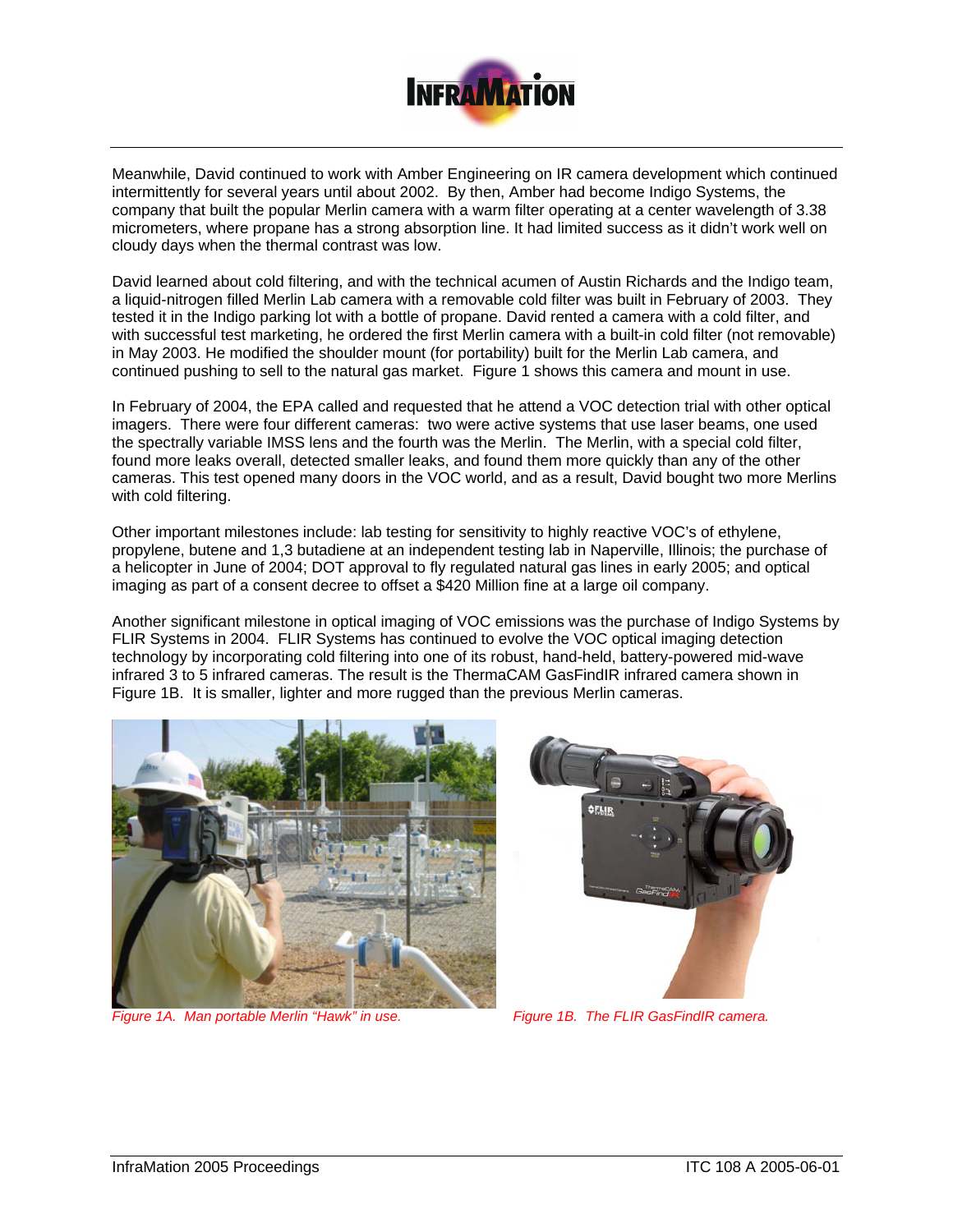

## IR images of some Leaks

Figure 2A shows a Merlin Hawk image of two valves side by side, both of which are leaking gas. This one is difficult with a TVA, as it would be easy to call this one leak instead of two. Another Merlin Hawk image in figure 2B shows why we now have vapor recovery systems on gasoline pumps. There are significant amounts of gasoline fumes leaking from this pump with no recovery system. The live image seen by the operator (and recorded) gives a much clearer picture of these leaks due to the motion of the gas plume relative to a stationary background. We have taken the liberty of pointing to the darker areas to indicate where the gas plumes are in the images.



*Figure 2A. Gas leaking from two valves. Arrows indicate gas plumes.* 



*Figure 2B. Gasoline vapors wafting from the nozzle of a non-vapor recovery hose.* 

In addition to gas plume motion, thermal contrast between the absorbing gas and the background is a key element for detection. Figure 2A illustrates this as the plume from the right hand valve is much easier to see than that from the left hand valve due to higher thermal contrast. The video shows it was also a denser plume which is another key to detection.

Some sample GasFindIR images of leaks from a methane nozzle, melting naphthalene and butane lighter are given in Figures 3A, 3B and 3C. Again, motion is the key to detection of small amounts of gas, so we have indicated the plumes using arrows. Though not quantified, these are very small amounts of vapor. All of these were done in an exhausting fume hood, so the plumes were rapidly dissipated upward.



*Figure 3A. Small amount of methane from nozzle.*



*Figure 3B. Small amount of naphthalene evaporating from heated dish.* 



*Figure 3C. Small amount of butane from lighter.*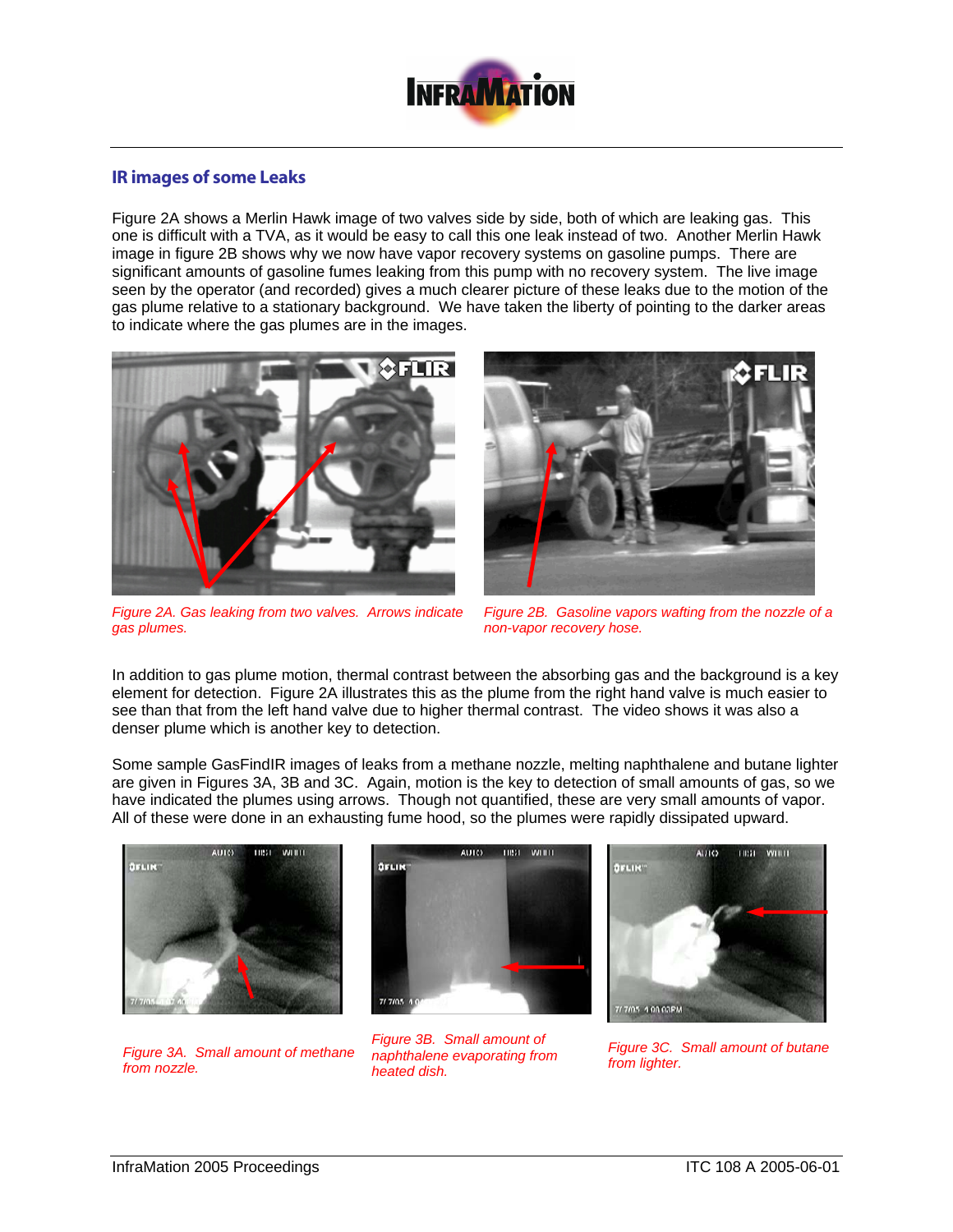

Figures 4A, 4B and 4C show sequential GasFindIR images of gasoline fumes accumulating close to the pavement. This cloud rapidly dissipated as shown in Figure 4C due to a gusty breeze. In the full video, one can see the fumes being blown into the operator's face, and he steps back momentarily.

Note that in figure 3 all the gas plumes have a lighter tone than the background, denoting a higher apparent temperature. In all the other figures the gas plumes are darker than the background denoting a lower apparent temperature. In all these cases the GasFindIR image polarity was set to "WHITE" indicating higher apparent temperatures appear as lighter tones.



*Figures 4A, 4B, 4C. Gasoline fumes seen by the GasFindIR accumulating near the pavement, then dissipated by a breeze.*

## Testing and Applications

The GasFindIR camera technology opens the door to an entirely new infrared market; finding VOC's in the environment. With the capability of detecting such gases as methane, propane and butane,

GasFindIR applications will evolve as did those in the commercial/industrial thermography market for radiometric IR cameras. Table 1 gives a list of gases the GasFindIR has detected in lab tests. This list is by no means complete, but it is a good start. The GasFindIR will not detect, nor was intended to detect, air, hydrogen or sulfur hexafluoride ( $SF<sub>6</sub>$ ), the latter two gases being of strong interest to the electric power generation industry. The compounds listed in Table I are liquids at room temperature, requiring heating to form gas plumes. This testing was done under a variety of conditions which provided useful data to our engineering and training staff.

The petrochemical industry was one of the first, if not the first, to embrace IR cameras for finding "hot spots" and thermal anomalies in electrical, mechanical, refractory and other refinery applications. They will be among the first to use the GasFindIR camera as well. The natural gas producers and transporters (pipeline and otherwise), will also be early adopters. The Environmental Protection Agency and local air quality regulatory agencies are taking a strong interest and working on new regulations that incorporate infrared imaging technology as discussed in greater detail below.

| nunivyiapiiy<br>ו ווטו ולטו וטו |              |
|---------------------------------|--------------|
| Gas                             | Compound     |
| <b>Butane</b>                   | Benzene      |
| Ethane                          | Ethylbenzene |
| Ethylene                        | Heptane      |
| Methane                         | Hexane       |
| Propane                         | Isoprene     |
| Propylene                       | Methanol     |
|                                 | MEK          |
|                                 | <b>MIBK</b>  |
|                                 | Octane       |
|                                 | Pentane      |
|                                 | 1-Pentene    |
|                                 | Toluene      |
|                                 | Xylene       |
|                                 |              |

*Table 1. Gases and compounds detected by GasFindIR in laboratory testing.*

Figures 5a, 5b and 5c give examples from a refinery survey. Figures 5a and 5b show leaking LPG compressor flanges. In the live image and in the video one can see in addition to the obvious leak on the left flange as shown in figure 5a, a much smaller leak from the right hand flange, shown in 5b. Figure 5c shows a larger leak from an LPG pumping station transfer line connection.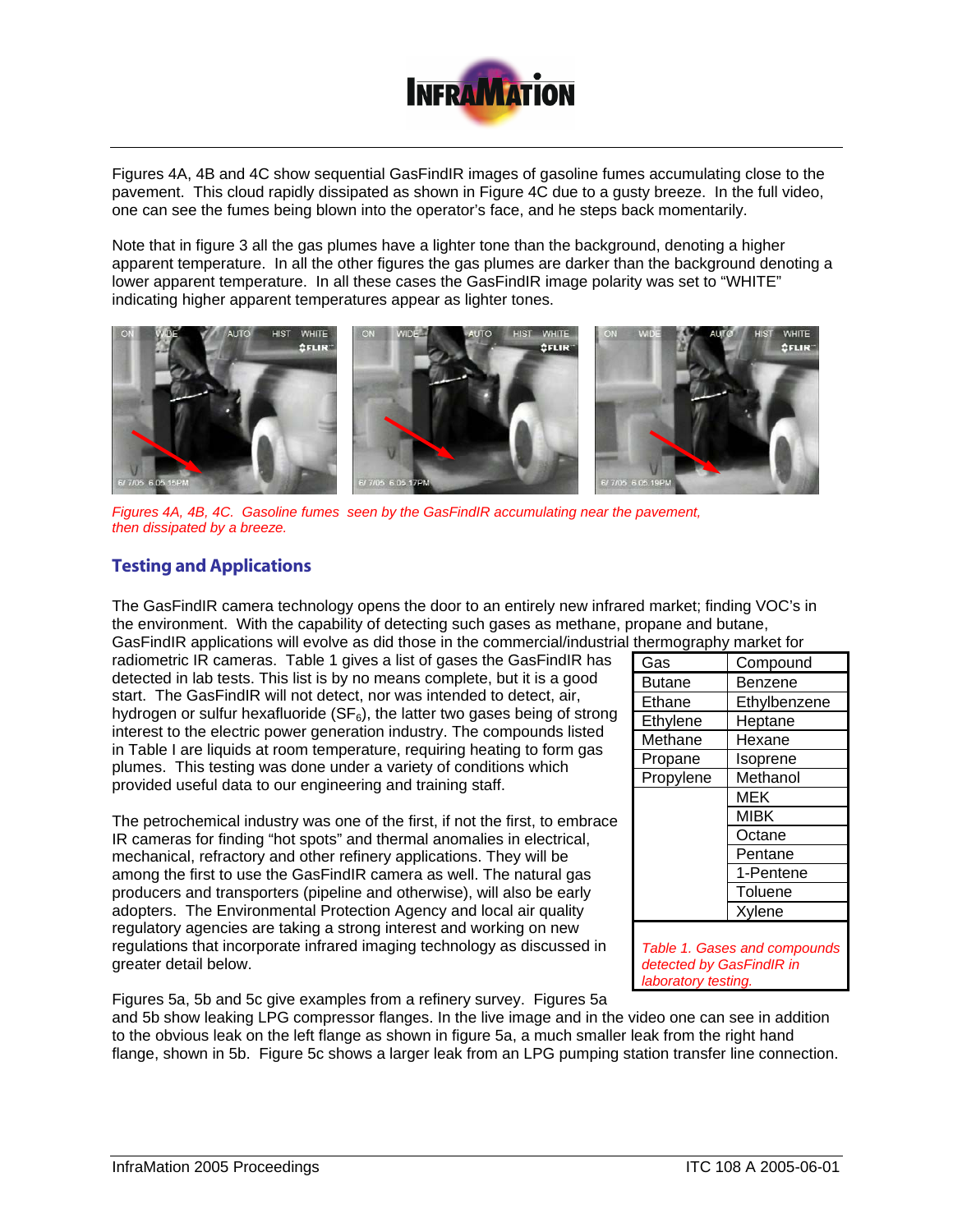







*Figure 5a. Leak from LPG compressor left flange.* 

*Figure 5b. Leak from LPG compressor right flange.* 

*Figure 5c. Leak from LPG pumping station transfer line.* 

As applications evolve and the technology improves, we see the GasFindIR technology finding its way downstream from producers, refiners and shippers to distributors and distribution systems. There are applications beyond the standard petrochemical industry where detecting VOC's will improve production and enhance safety that no one has even thought of yet. This is a truly exciting time for the infrared industry.

# LDAR and Smart LDAR

LDAR is Leak Detection and Repair. It is the current regulated technology used by the petrochemical industry to find, document and repair VOC leaks. EPA Method 21 provides the procedure for finding the leaks. Gas TVA technology is used and is a slow process requiring the operator to "sniff" for leaks at numerous tagged locations. As an example, a medium to large refinery can have 600,000 such points including connections, valve packing, pressure relief valves and so on. The EPA believes it is difficult for one operator to monitor more than an average of 500 valves in an eight hour shift on a routine basis. TVA's can be accurate in determining the concentration in ppm (parts per million). But leak concentration can be misleading. Even if taken at the leak location, a small pinhole leak can exhibit a high concentration where a large crack can be leaking orders of magnitude more gas but have a lower measured concentration.

A big difficulty with the TVA's is putting the probe where the leak is. Optical imaging solves this problem when used properly. The GasFindIR technology finds leaks where no one thinks to look, and in areas that may be difficult to reach with contact measurement tools. It also finds leaks that TVA's miss due to wind or other factors. The GasFindIR can be used to find leaks over significant distances depending on the size of the leak. One can often find small leaks at a 30 foot standoff range with standard optics, and GasFindIR cameras with longer focal length lenses have been used successfully from helicopters to spot leaks from barges, storage tanks and gas pipelines.

The GasFindIR infrared camera is able to survey over 3000 points an hour, and the EPA is currently developing a Smart LDAR program that uses infrared imaging as a new method of VOC leak detection, and they are currently working on detection limits and survey procedures as well.

### **SUMMARY**

GasFindIR infrared imaging technology is a strategic inflection point due to a paradigm shift (Andrew Grove, Only the Paranoid Survive) for the petrochemical and regulatory industries. The applications in the petrochemical industry alone are numerous with at least 19 gases detectable by the GasFindIR at less than 1 gram per hour for several gases. GasFindIR technology evolved from a lot of hard work and persistence of small companies and a few individuals over a period of almost 15 years.